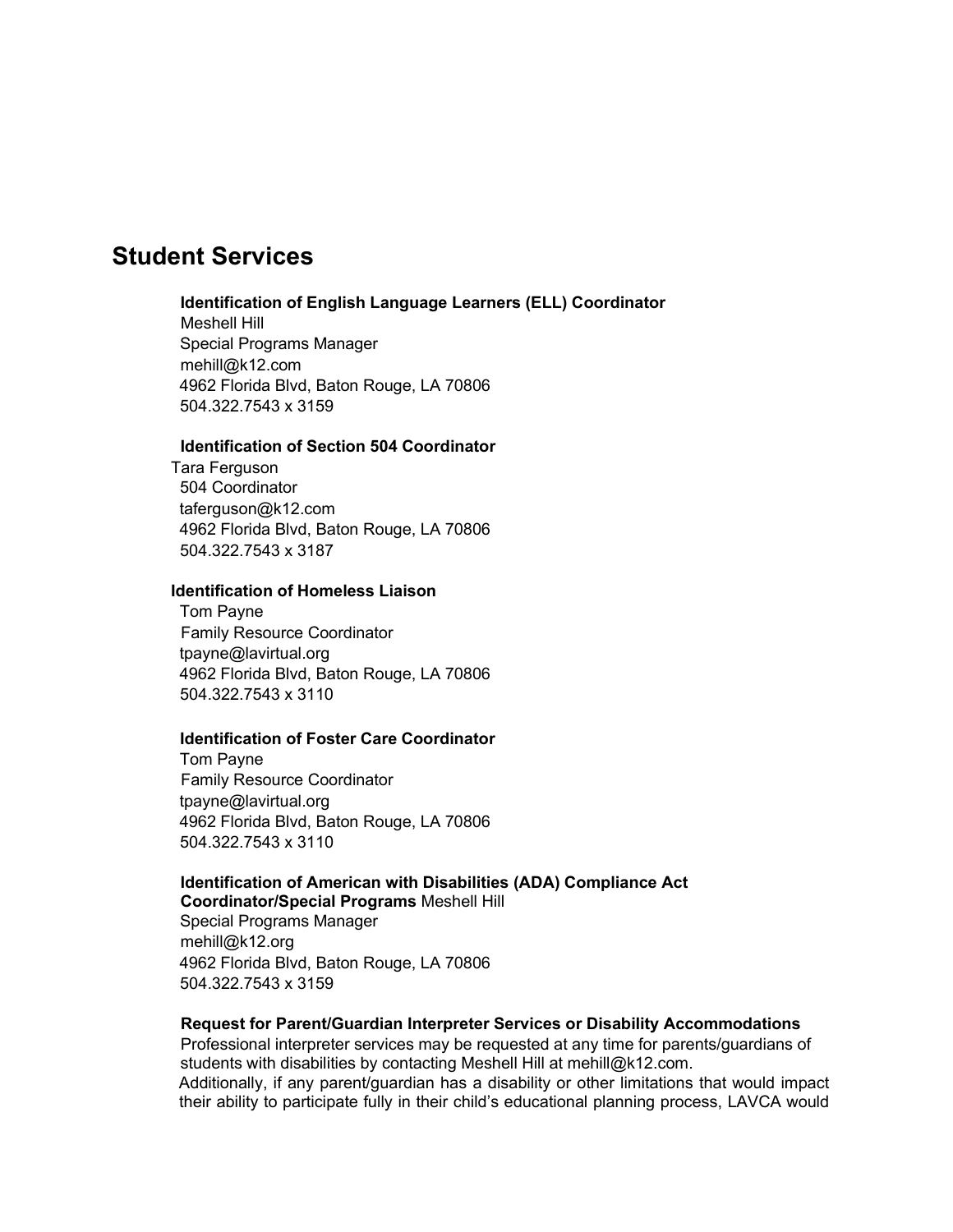be happy to discuss accommodations that may be available to maximize the parent/guardian's participation. Individuals seeking to discuss accommodations for this reason may contact Meshell Hill at mehill@k12.com.

# **Procedural Safeguards**

In accordance with the Individuals with Disabilities Education Act (IDEA) requirement that all educational agencies provide parents of students with disabilities notice containing a full explanation of the procedural safeguards available under the IDEA and U.S. Department of Education regulations, please click https://www.louisianabelieves.com/docs/defaultsource/academics/louisiana's-educational-rights-of-children-with disabilities.pdf?sfvrsn=12 to review the Procedural Safeguards Notice.

## **Annual Public Notice of Special Services & Programs**

In accordance with federal and state regulations, LAVCA will provide an annual public notice to families informing them of LAVCA's child find responsibilities, procedures involved in the identification of educational disabilities and determination of students' service and support needs. Families are encouraged to review the following information that describes these regulations. Information regarding LAVCA's internal practices to comply with these will be available in the LAVCA's Special Programs Manuals and Handbooks.

# **Child Find**

LAVCA strives to identify, locate, and evaluate all enrolled children who may have disabilities. Disability, as stated in IDEA, includes such conditions as hearing, visual, speech, or language impairment, specific learning disability, emotional disturbance, cognitive disability, other health or physical impairment, autism, and traumatic brain injury. The process of identifying, locating, and evaluating these children is referred to as Child Find. Child Find surveys are sent during the fall and spring semesters.

As a public school, we will respond vigorously to federal and state mandates requiring the provision of a Free Appropriate Public Education regardless of a child's disability or the severity of the disability. In order to comply with the Child Find requirements, LAVCA will implement procedures to help ensure that all LAVCA students with disabilities, regardless of the severity of their disability, who are in need of special education and related services are identified, located, and evaluated —including students with disabilities who are homeless or students who are wards of the state.

Parent/Guardian permission and involvement is a vital piece in the process. Once a student has been identified as having a "suspected disability" or identified as having a disability, LAVCA will ask the student or the student's Parent/Guardian for information about the child such as:

• How has the suspected disability or identified disability hindered the student's learning? • What has been done, educationally, to intervene and correct the student's emerging learning deficits? • What educational or medical information relative to the suspected disability or identified disability is available to be shared with the school?

This information may also be obtained from the student's present or former teachers, therapists, doctors, or from other agencies that have information about the student. All information collected will be held in strict confidence and released to others only with parental permission or as allowed by law. In keeping with this confidence, LAVCA will keep a record of all persons who review confidential information. In accordance with state regulations, parents have the right to review their child's records.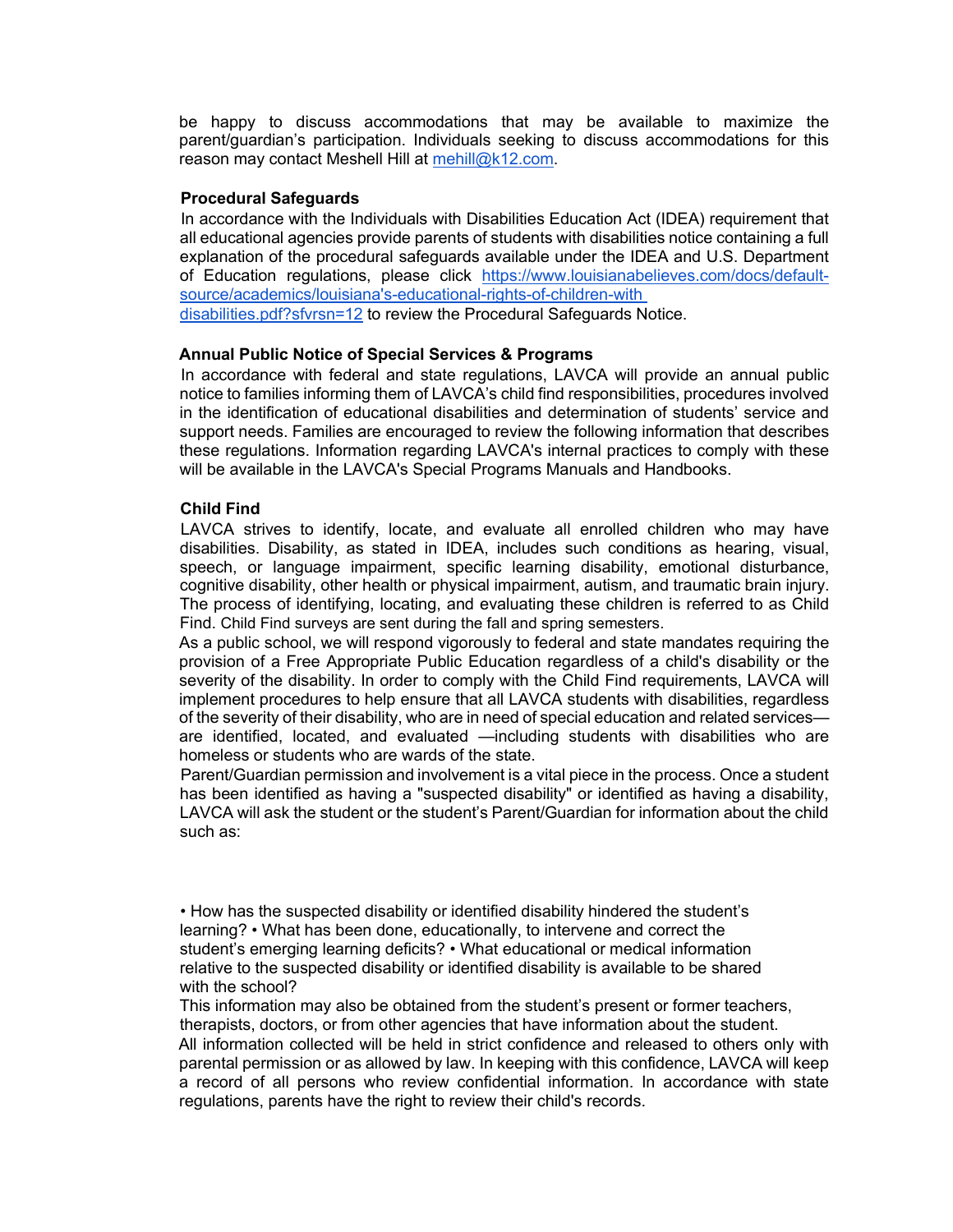As part of the Child Find process, some services may include a complete evaluation, an individualized education program designed specifically for the child, and a referral to other agencies providing special services. Consent

LAVCA cannot proceed with an evaluation, or with the initial provision of special education and related services, without the written consent of a student's parents/legal guardians. For additional information related to consent, please refer to the Procedural Safeguards Notice which can be found at the Louisiana website, www.louisianabelieves.com, or by accessing the link via the Child Find se ction of the LAVCA website. Once written parental/guardian consent is obtained, LAVCA will proceed with the evaluation process. If the parent disagrees with the evaluation results, the parent can request an independent education evaluation at public expense.

### **Special Education (IEP) or Service Agreements (504 Plans)**

LAVCA cannot proceed with an evaluation, or with the initial provision of special education and related services, without the written consent of a student's parents/legal guardians. For additional information related to consent, please refer to the Procedural Safeguards Notice which can be found at the Louisiana website, www.louisianabelieves.com or by accessing the link via the Child Find section of the LAVCA website. Once written parental/guardian consent is obtained, LAVCA will proceed with the evaluation process. If the parent disagrees with the evaluation results, the parent can request an independent education evaluation at public expense. Once the evaluation process is completed, a team of qualified school personnel, parents/guardians, and other relevant service providers hold an evaluation determination meeting to come to an agreement on whether the student meets eligibility for one of the disability categories under IDEA.

See http://bese.louisiana.gov/documents-resources/policies-bulletins for information related to eligibility criteria associated with the disability categories defined under IDEA. If the student is eligible and requires specially designed instruction, an Individualized Education Plan (IEP) will be coordinated; during which the IEP team will review and finalize the proposed details of an appropriate educational program to meet the student's documented needs. For students confirmed to present with special education needs, once the IEP team agrees on the IEP and the student's educational placement, a Prior Written Notice (PWN) will be sent to the parent/guardian for signature. This must be signed and returned to LAVCA can only proceed with implementing the student's IEP (or 504 Plan) upon receipt of the signed PWN. Some students are found to present with one or more disabilities, but do not meet the eligibility criteria outlined under IDEA (special education); however, their disability may still require LAVCA to develop a 504 Service Agreement (504 Plan) to outline the special provisions a student may require for adaptations and/or accommodations in school-based instruction, facilities, and/or activities. Students may be eligible for certain accommodations or services if they have a mental or physical disability that substantially limits or prohibits participation in or access to an aspect of the school program and otherwise qualify under the applicable laws. LAVCA will ensure that qualified students with disabilities have equal opportunity to participate in the school program and activities to the maximum extent appropriate for each individual student. In compliance with applicable state and federal laws, LAVCA will provide students with disabilities the necessary educational services and support they require to access and benefit from their educational program. This is to be done without discrimination or out of pocket cost to the student or family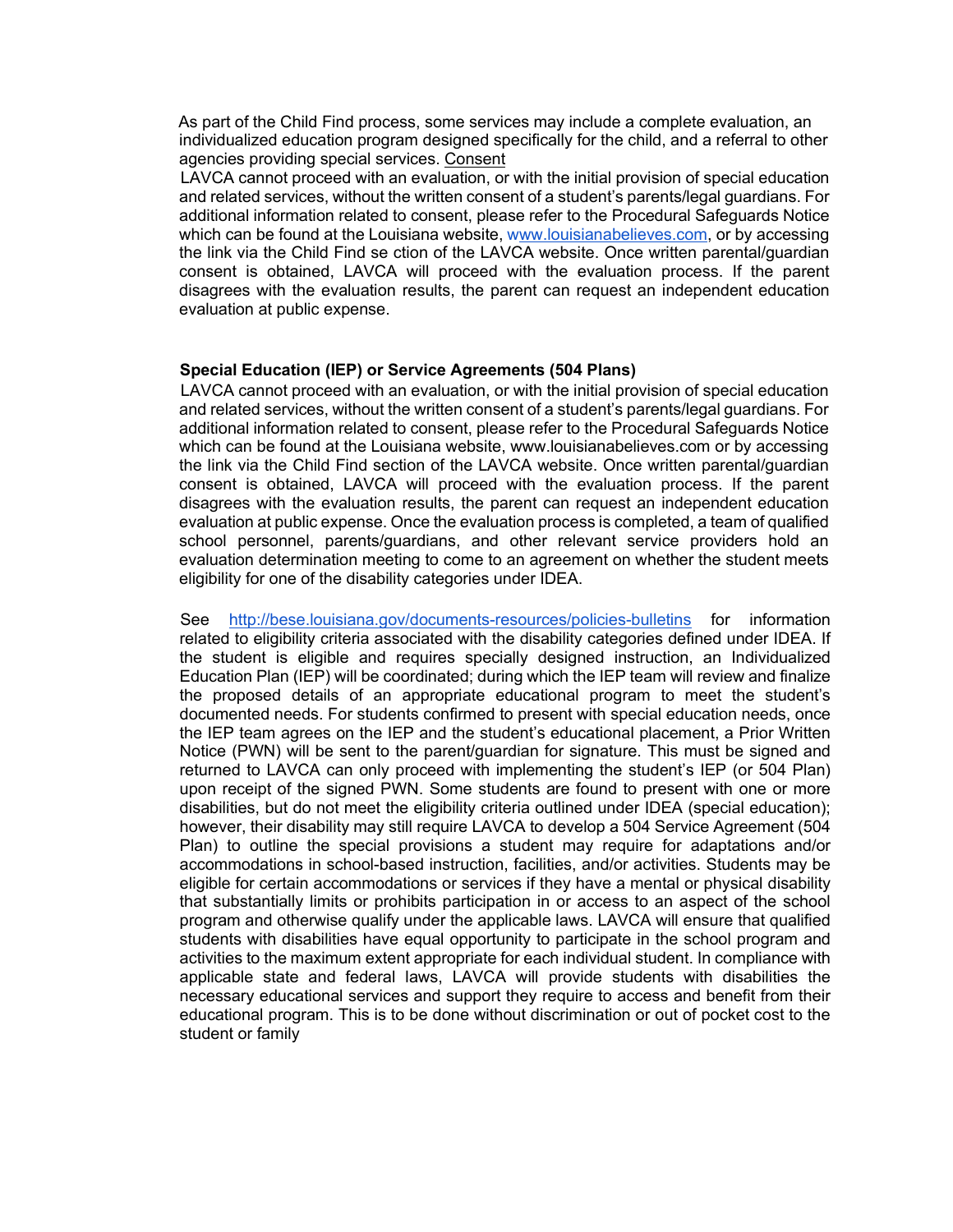for the essential supplementary aids, services or accommodations determined to provide equal opportunity to

participate in and obtain the benefits of the school program and extracurricular activities to the maximum extent appropriate to the student's abilities and to the extent required by the laws.

**Click** 

http://www.louisianabelieves.com/docs/default-source/students-with-disabilities/section-504-overview-and-the-ind ividaul-accommodation-plan-august-2016.pdf?sfvrsn=2 for more information related to Section 504 of the Rehabilitation Active of 1973. Parents/Guardians have the right to revoke consent for services after initial placement. Please note, a revocation of consent removes the student from ALL special services and supports outlined on the IEP or 504 Plan. (REFER TO STATE GUIDELINES)

# **Accommodations for students with disabilities or 504 Plan**

Accommodations are changes that remove barriers and provide your child with equal access to learning. Accommodations don't change *what* your child is learning. Rather, they change *how* your child is learning. Accommodations don't change what your child is expected to know or learn. They don't lower expectations.

The special education teacher/case manager will share students' IEP accommodations with their general education teachers as well as collaborate with the general education teacher on implementation of the accommodations. Additionally, the SBLC chairperson will share students' 504 Plan/IAP (Individual Accommodation Plan) with the general education teacher. For further clarification, please discuss with your student's special education teacher or the 504 chairperson.

### **Special Education Models**

1. Students with disabilities whose exceptionality does not meet the criteria for Alternate Assessment will attend all grade level live class connect sessions taught by a general education teacher for the content areas of ELA, Math, Science and Social Studies. They will receive special education instructional support through our pull-out resource model. Students are required to attend the small group sessions taught by their case manager/ special education teacher once or twice a week based on their IEP. These sessions are held during the school day after the live class connect sessions.

In addition, to the live class connect sessions students can attend small groups and/or live help sessions with the general education teacher to get academic support. Also, individual sessions can be scheduled with the case manager/special education teacher outside of the required small group sessions and students can attend the live help sessions held by the case manager/special education teacher.

2. Students with disabilities whose exceptionality meets the criteria for Alternate Assessment will attend self-contained classes taught by the special education teachers for the content areas of ELA, Math, Science, and Social Studies. Additionally, they will attend individual sessions conducted by the self-contained special education teacher.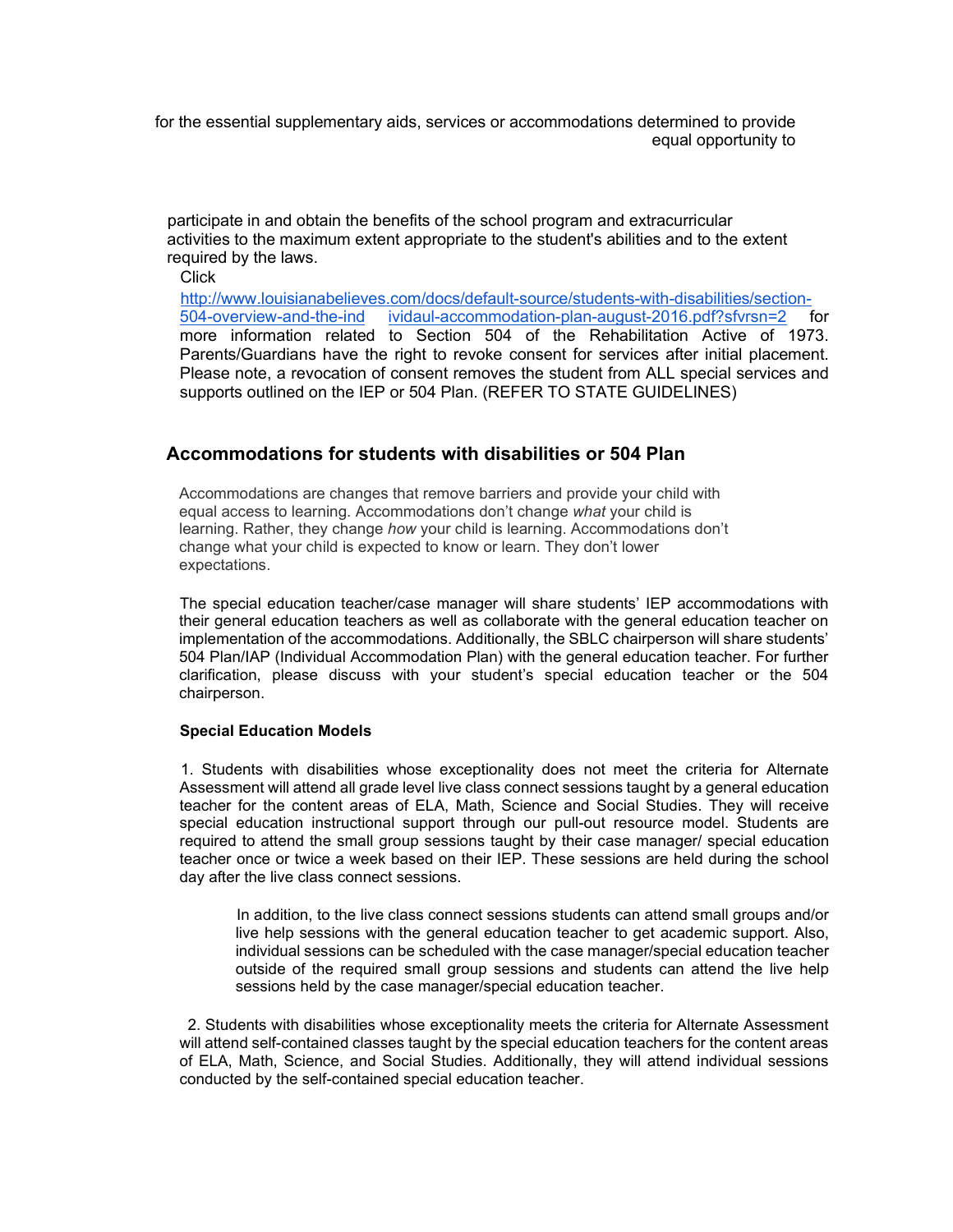#### **Privacy & Confidentiality**

To maintain privacy of students' special education records, both within its central office and across school systems and databases, ISPA follows protocols consistent with the federal regulations associated with the Family Educational Rights and Privacy Act (FERPA). Click http://lavca.k12.com/privacy-policy.html for additional information about the privacy and security guidelines for your child's educational records. Accommodations Notice of these rights is available, upon request, on audiotape, Braille, and in languages other than English. Should you need further assistance or information regarding any of these accommodations, please contact the Related Services Coordinator at lavcarelatedservices@lavirtual.org or any member of your child's LAVCA team for guidance. Translation Needs (LINK TO https://translate.google.com/) to translate text to a language other than English.

## **Special Education Grievances or Disputes**

LAVCA recognizes that despite the best intentions of all parties, disagreements or miscommunications may arise between the school-based team and LAVCA families or students. Should this situation occur, the LAVCA special education case manager will initiate an IEP team discussion where the specific details contributing to any educational concern are fully discussed and addressed as the entire team determines would consider most appropriate for the student. Collaboration is a primary focus for this type of meeting, and the LAVCA Special Education Team seeks to establish and maintain the confidence of its families to always serve its students to maximize their educational success.

### **Dispute Resolution Options**

For students confirmed to present with special education needs, once the IEP team agrees on the IEP and the student's educational placement, a Prior Written Notice (PWN) will be sent to the parent/guardian for signature. This must be signed and returned to LAVCA can only proceed with implementing the student's IEP (or 504 Plan) upon receipt of the signed PWN. Some students are found to present with one or more disabilities, but do not meet the eligibility criteria outlined under IDEA (special education); however, their disability may still require LAVCA to develop a 504 Service Agreement (504 Plan) to outline the special provisions a student may require for adaptations and/or accommodations in school-based instruction, facilities, and/or activities.

• IEP Facilitation – IEP facilitation is a voluntary process that can be utilized when all parties to an IEP meeting agree that the presence of a neutral third party would help facilitate communication and the successful drafting of the student's IEP. This process is not necessary for most IEP meetings. Rather, it is most often utilized when there is a sense from any of the participants that the issues at the IEP meeting are creating an impasse or acrimonious climate.

• Mediation – A voluntary process in which both parties seek to resolve the issues involved in the concern with an unbiased, third party mediator from the Louisiana Department of Education. The mediator who will write up the details of the agreement that the parties come to through the mediation conference, the agreement is signed by both parties, and thus what the document states is mandated to be implemented; This process is overall less time-consuming, less stressful, and less expensive to complete than a due process hearing (see below).